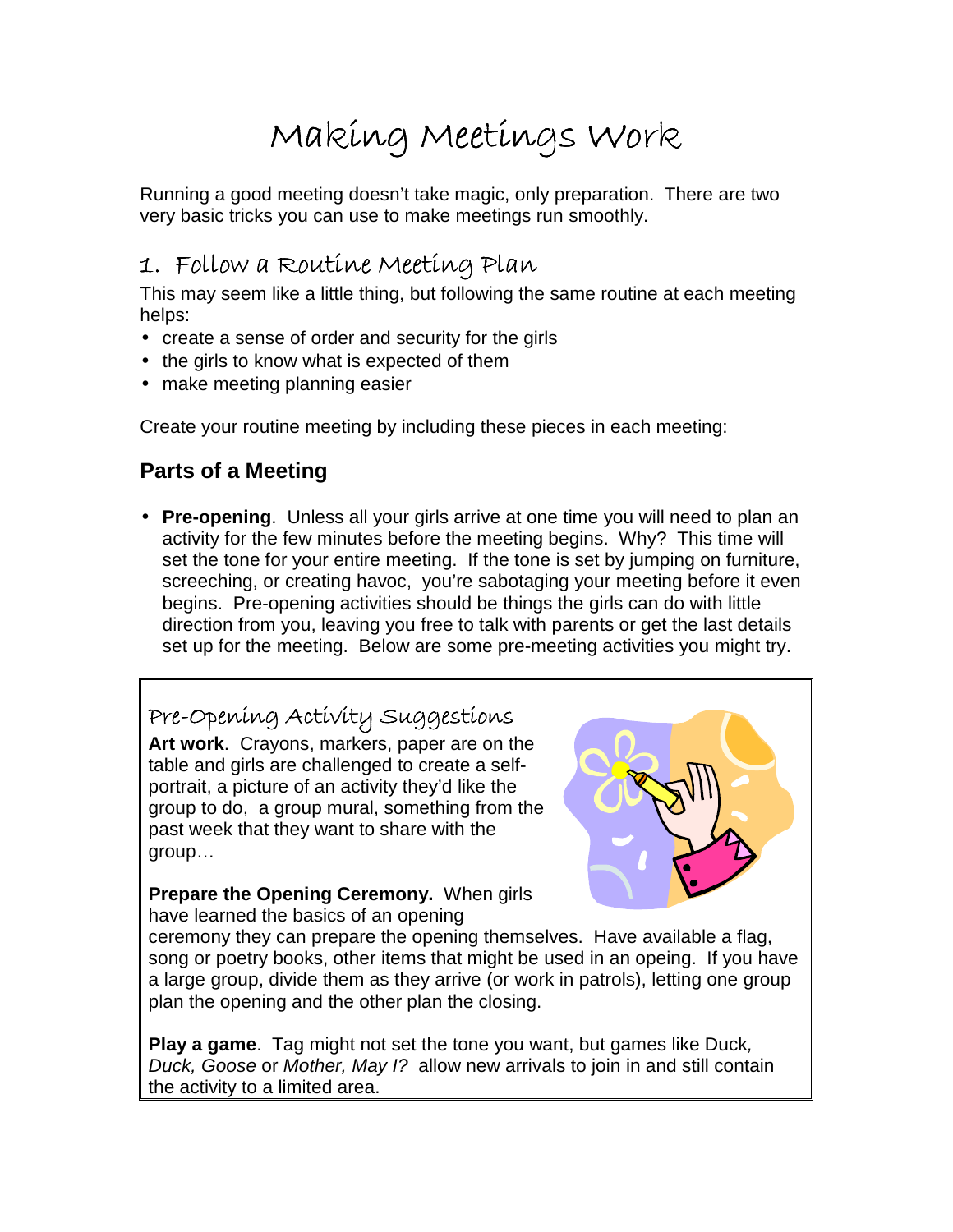

**Ten Minute Talk.** Especially for older girls, time to talk about school or events of the past week may be all you need to plan.

**Continuing Projects.** In some troops girls create scrapbooks or journals. The pre-meeting time is a good opportunity to update these projects or record badge work.

**Singing**. Fun songs, action songs, traditional Girl Scout songs, camp songs, they're all a great way to welcome girls into the meeting. Let each girl lead a song, no one cares how well the group leader sings!

• **Opening.** The opening is a signal that it is time to focus on the meeting. It brings wandering minds--and bodies—together, creating a bonding event. The suggestions below are only a few of the things you might do as an opening.

Opening Activity Suggestions

**Simple Flag Ceremony.** Include the Pledge to the Flag, Girl Scout Promise, and possibly the Girl Scout Law or a song or poem.

**Sing a Song.** Perhaps there's a song that is special to your troop? Or a traditional Girl Scout song that the girls like.

**Brownie Ring.** The leader recites the following poem as she takes a girl's hand. Girls all run to hold hands as the leader guides the group into a circle.

Round and round, and round about

Join the hand of a Brownie Girl Scout.

Here we are in a Brownie Ring

Ready for 'most anything!

Once in the circle the girls could have sharing time or talk about what is to happen in today's meeting.

### **Recite the Girl Scout Promise and Law**

## **Examine a Girl Scout Symbol.** Girls

discuss a symbol and its meaning.

- Membership Pin
- World Association symbol
- The Trefoil shape
- World Association Pin
- Three-finger hand sign

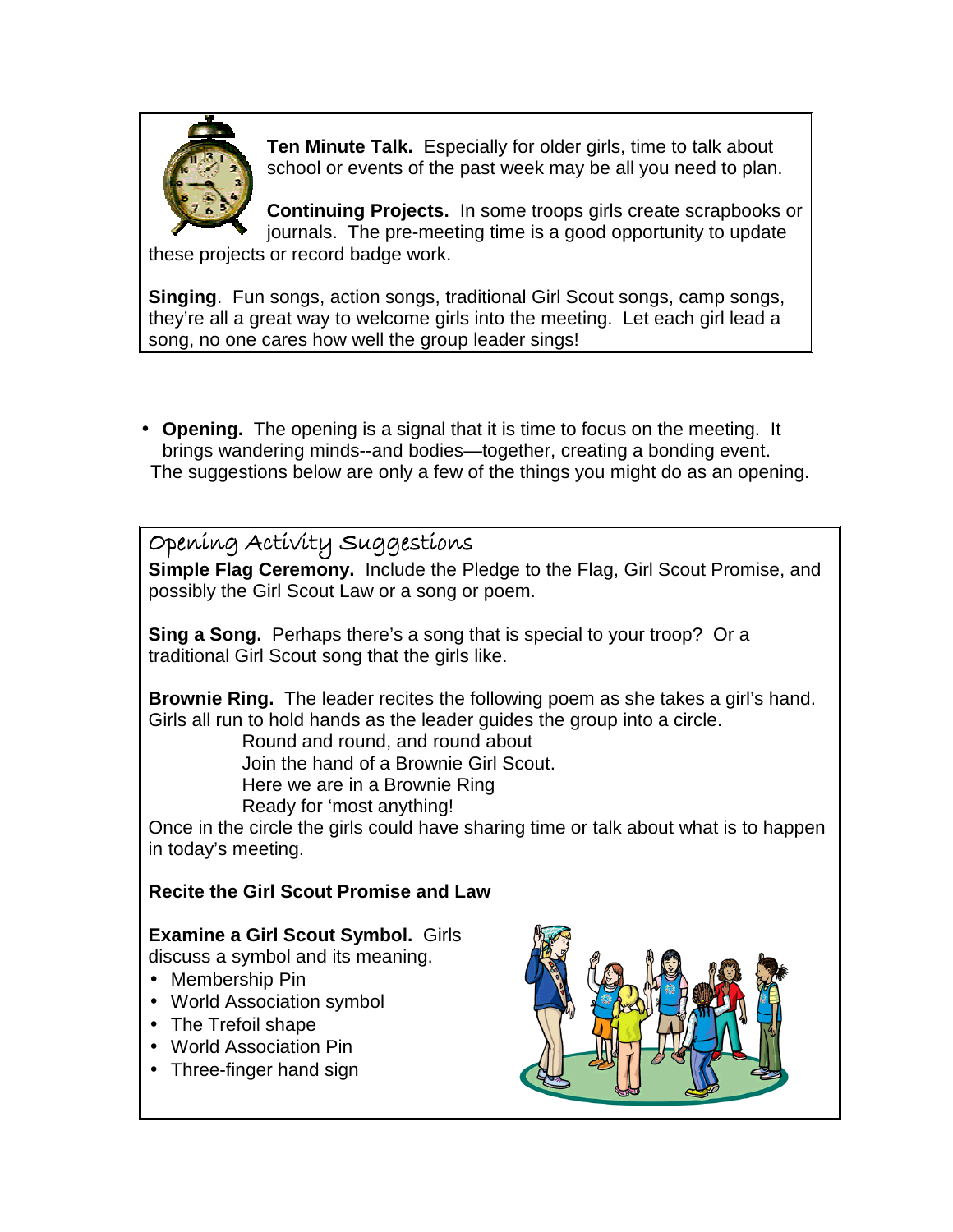**Talk about how Girl Scouts helps us "Be Prepared."** 

**Each girl shares an example of how she has done a "good turn" since the last meeting.** 

**Paper Doll Ceremony**: As each girl says her verse, she stretches her hand out to the next girl to speak until all the girls are standing across linked together like Girl 1: Take my hand in friendship I give to you this day.

- Remember all the good times we had along the way. Girl 2: Tame my hand in helping other people that we know.
	- The more we give to others, the more that we will grow
- Girl 3: Take my hand in learning to camp on nature's ground. Enjoying trails and campfires with new friends we have found.
- Girl 4: Take my hand in thanking our leaders and our guides With sincere appreciation for standing by our sides.
- Girl 5: Take my had in eagerness to be an older Girl Scout. We're proud to be \_\_(Juniors)\_ is what we're going to shout.
- Girl 6: So take my hand to follow new Girl Scout paths in sight. We'll join hands to each other, in friendship we'll unite.
- All: We give our hands in promise to hold our country dear, And abide by the Girl Scout Law each day throughout the year.



• **Business.** This is the girl's opportunity to decide on future projects or activities, to collect dues and examine the troop treasury balance, to create a kaper chart to share tasks, to set goals or choose an award to work on as a group. They might brainstorm new ideas or evaluate how a finished activity went and how to make it even better next time.

The key to the Business portion of the meeting is that the girls are making decisions. By letting girls determine the direction and focus of troop activities you're ensuring activities are girl-led, that girl leadership is a hands-on activity, and that girls work together, the three Girl Scout processes. You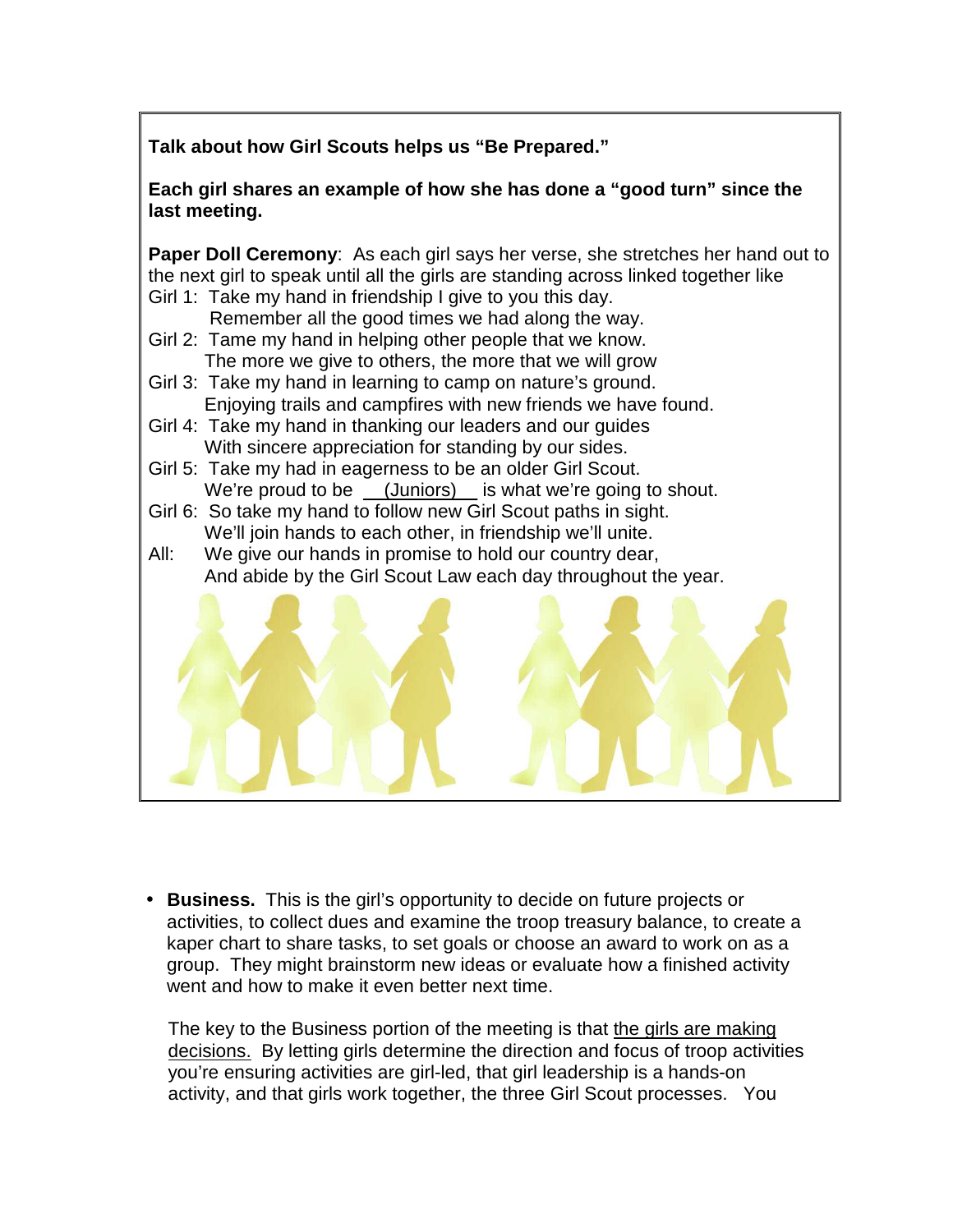also know that the activities meet girl's needs and interests as well as offer growth opportunities.

Each grade level has recommended forms of troop government, to offer girls more responsibility and opportunities to lead. For information see the downloadable course on Troop Government.

Older girls may be able to conduct this portion of the meeting without help. Younger girls will need an adult to at least direct the conversation and keep the girls on task.

### Including Girls in Troop Business Including Girls in Troop Business luding Business

**Girls Vote.** For younger girls, give them two or three items/activities and ask them to select one by voting. For instance, you might ask "Do we want to use our cookie sale profit to go to the zoo or to have a cookout with our families?"

**Secretary/Treasurer**. When girls are old enough your troop might have a secretary to record attendance and a treasurer to collect dues. Let each girl have a turn in one of the positions.

**Brainstorming.** An excellent way to gather the girl's ideas, brainstorming can be used for all grade levels. For more information, see the enrichment course "Brainstorming; How to keep ideas pouring."

**Girls Guide.** If your girls are mature enough, each girl might take a topic that needs to be covered with the troop and lead that discussion.

**Finance 101.** Let the girls track their troop treasury. Print copies of a check register (a local bank may even be able to provide these) for each girl. Begin with having girls write the troop bank account balance in the book. Each meeting let girls update their check register with troop expenses (10/6/09, check # 49, Michael's, craft supplies for Halloween, 36.71) and update the balance. What a great way to teach girls to balance a checkbook as well as stay on top of their troop treasury!

**Wrap It Up.** Ask the girls to tell you what they think about their last activity/ project/ event. Can they tell you what they learned from the activity? Then challenge them to come up with ways to make a similar event even better the next time they go. Are there people who need thank-you notes? Can the girls write notes?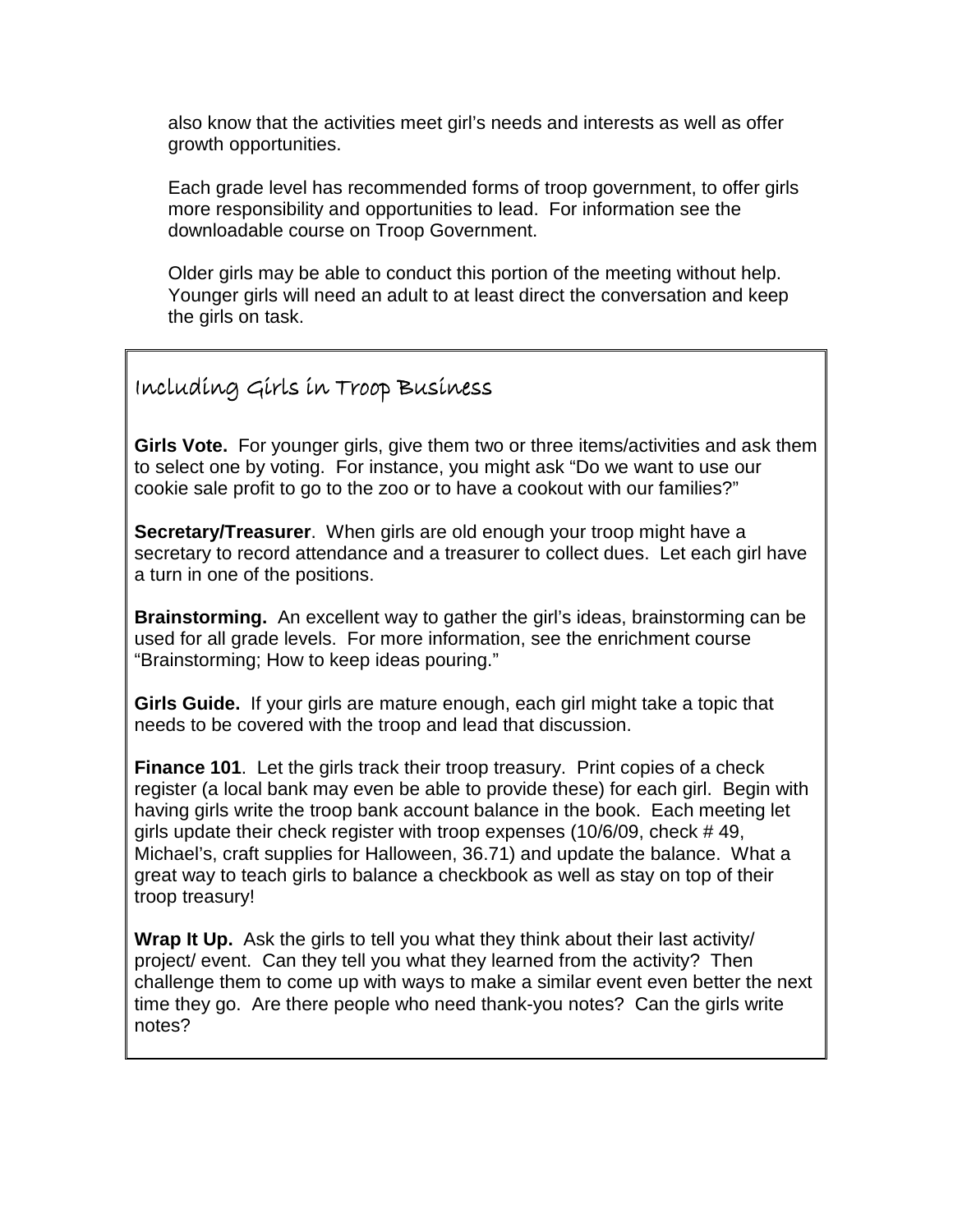• **Major Activity.** This is the FUN part of your meeting when girls make, build, do, create, learn! It might involve guest speakers, crafts, cooking, learning to make a bedroll, any one of a thousand things.

How will you know what to do in this time? It's easy—ASK THE GIRLS! You can find lots of suggestions online, at the library, from friends or troop volunteers, from other troop leaders, in your community, at craft stores…

The activity portion of your meeting should take up the largest amount of meeting time.



• **Clean Up.** Too often parents arrive, girls go, and only the troop leader and her daughter are left to do all the clean up. When that happens an important lesson has been lost.



 Helping to clean up after the troop's activity teaches the girls responsibility and makes them feel an important part of the group. Each girl should have the opportunity to help with cleaning up.

Kaper charts or other methods of rotating tasks are important in Girl Scouts. For more information on how to share the work, see the downloadable course on Kaper Charts.

# Clean Up Activity (good for young girls)

 The children skip about the room arranging everything neatly, singing to the tune of "London Bridge."

Weave the magic in and out, in and out, in and out,

Weave the magic in and out, we are Girl Scouts.

We have tidied everything, everything, everything,

We have tidied everything, we are Girl Scouts.

 Finally, the girls line up before the leader who asks, "Is everything finished?"

The children answer: "Everything."

The leader asks: "Is nothing left?"

The children answer: "Nothing!"

The leader says: "Then be gone!"

(Leader can wave a special "good-bye wand" as girls silently tiptoe out.)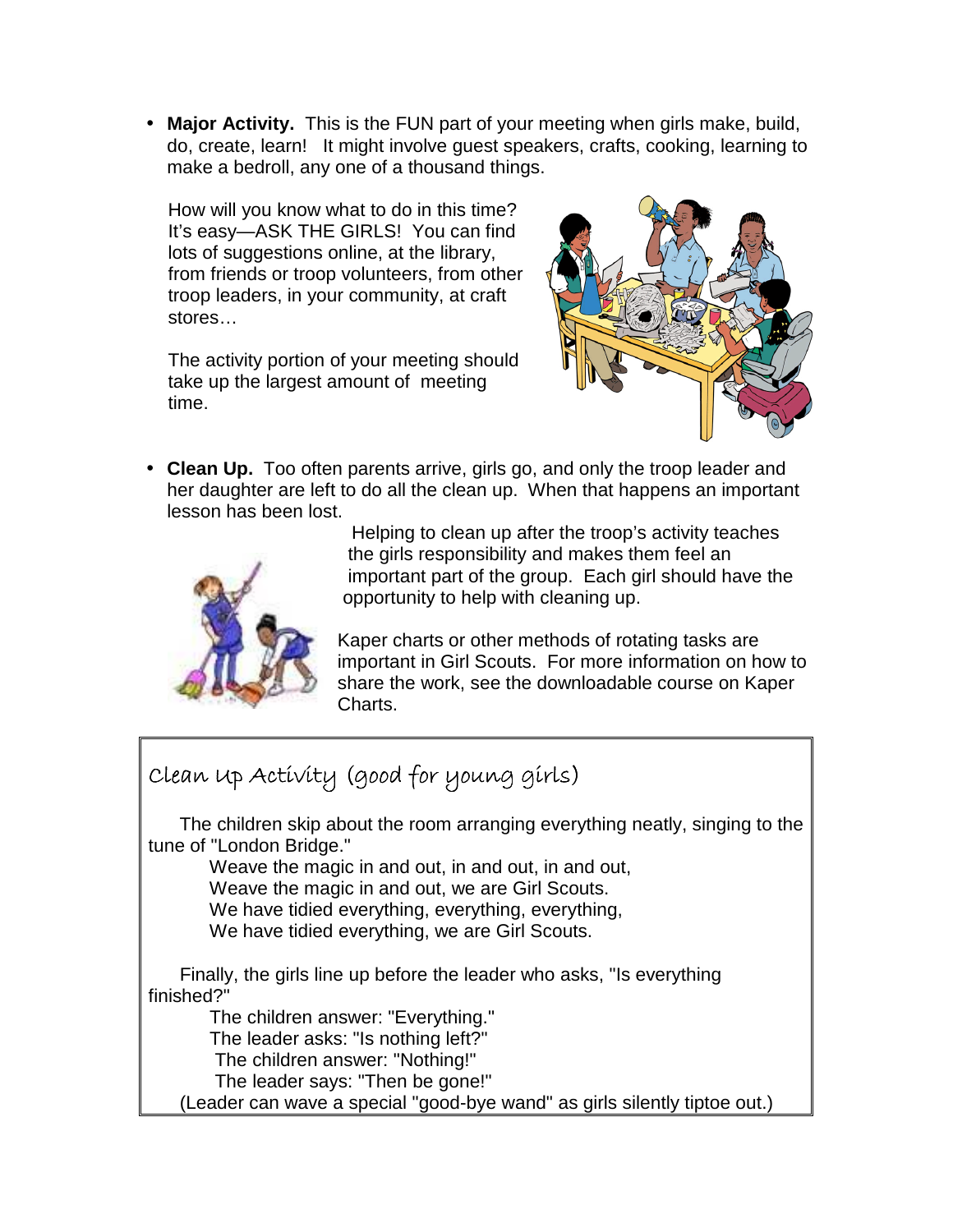• **Closing.** Believe it or not, the closing is a critical part of a troop meeting. Girls have the opportunity to gather together as a group one last time and say goodbye to their friends. It is time to reflect on what they've learned today or to remember what they need to do for the next meeting. It is an opportunity to praise girls' work, and to share your observations on how they are making the troop "theirs" with their decisions and plans.

Sometimes troop parents don't understand the importance of the closing ceremony. You need to let them know that the meeting isn't over—and their girls can't go—until after the closing ceremony. That said, it is your responsibility to make sure the meeting ends on time and that parents aren't kept waiting.

## Closing Ceremonies

**Friendship Circle.** This is a traditional closing for Girl Scout meetings. In a circle, girls cross arms, right over left, and take hands of the girls on either side of them. While holding hands they may pass a hand squeeze, make a wish, sing a song (Taps is commonly sung), share a compliment… When ready to leave the friendship ring girls raise their arms and twist out of the circle.



**Magic Tunnel** - When hats and coats are on, the Girl Scouts stand in two lines facing each other, raising their arms and holding hands to make an arch. The two farthest from the door go under the arch, then the next two, etc. The tunnel diminishes until the last two go.

#### **Native American Benediction**

- May the Great Spirit Extend right arm straight overhead
- In the future  **Slant arm ahead**
- As in the past Slant arm behind
- Be in our hearts Right hand on heart
- As in our prayer Bring hands together at chest

Repeat, using only gestures, no words

 Use the planning sheet on the next page to organize your troop meetings. It is a good tool for leaders of young girls. Older girls might take on the responsibility themselves!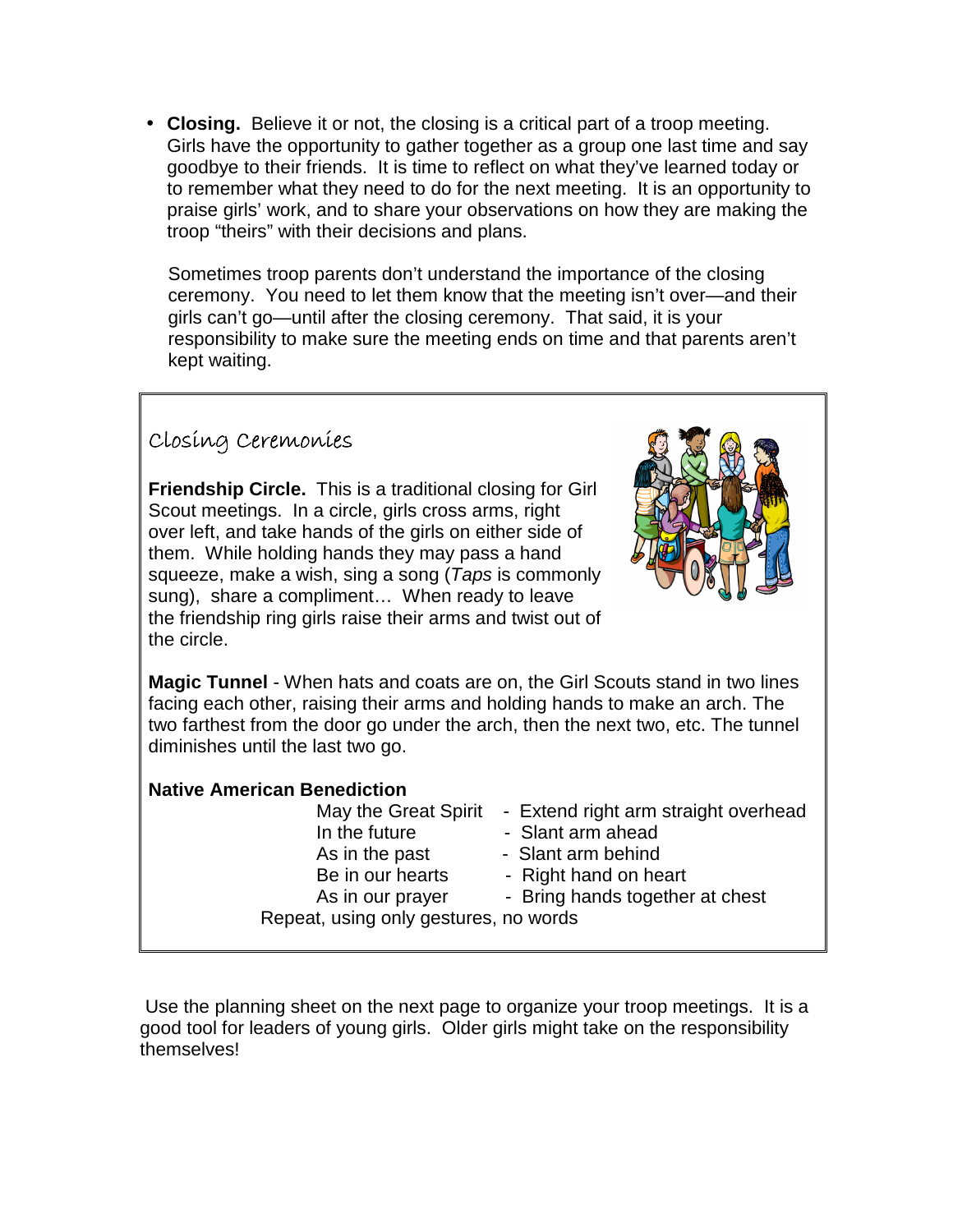## PLANNING SHEET FOR TROOP MEETING

Main purpose of meeting \_\_\_\_\_\_\_\_\_\_\_\_\_\_\_\_\_\_\_\_\_\_\_\_\_\_\_\_\_\_\_\_\_\_\_\_ Date \_\_\_\_\_\_\_\_\_\_\_\_\_\_\_

|                                                                                          | Approx.<br>Time | <b>Activity</b> | <b>Supplies</b> | Who<br><b>Responsible?</b> |
|------------------------------------------------------------------------------------------|-----------------|-----------------|-----------------|----------------------------|
| <b>Pre-Meeting</b><br>--As the girls are<br>arriving                                     |                 |                 |                 |                            |
| Opening<br>--songs, games,<br>refreshments                                               |                 |                 |                 |                            |
| <b>Business</b><br>--attendance, dues,<br>announcements,<br>decisions,<br>planning       |                 |                 |                 |                            |
| <b>Major Activity</b><br>-- to match the<br>meeting purpose                              |                 |                 |                 |                            |
| <b>Clean Up</b><br>--for everyone!                                                       |                 |                 |                 |                            |
| <b>Closing</b><br>-- to send us on our<br>way (song,<br>Friendship Circle,<br>reminders) |                 |                 |                 |                            |

What went well at this meeting?

What do we leaders to think about before the next meeting?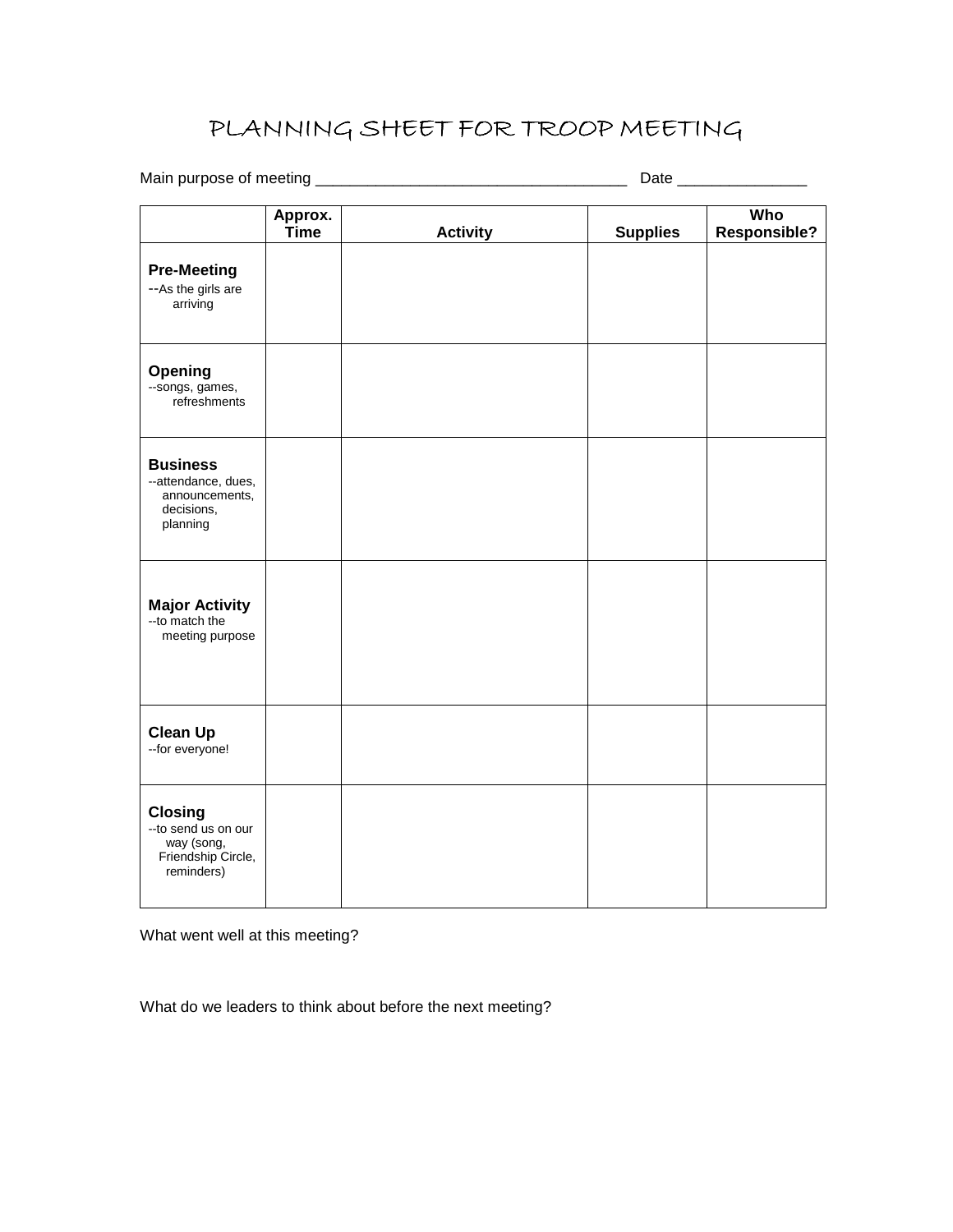## 2. Always have a back-up plan!

Be prepared! Some days, things just fall apart. Perhaps you left an important piece of the craft project at home or a guest speaker doesn't show up. Or maybe the girls arrive needing something more active than what was planned. To keep the meeting from turning to chaos, ALWAYS have a back-up plan in your pocket!

Some leaders keep a box of simple game materials in the trunk of their car. Balls, jump rope, blindfolds can be used in many ways. Keep a sheet of instructions for games nearby.



Other leaders keep storybooks, a simple craft project, or songbooks on hand.

A team-building activity has the extra value of teaching cooperative skills.

Games or activities that require no equipment come in handy when there are a few minutes to fill before parents arrive or when the group has a lengthy wait in line.

# Commonly Asked Questions

 $\frac{1}{2}$  ,  $\frac{1}{2}$  ,  $\frac{1}{2}$  ,  $\frac{1}{2}$  ,  $\frac{1}{2}$  ,  $\frac{1}{2}$  ,  $\frac{1}{2}$  ,  $\frac{1}{2}$  ,  $\frac{1}{2}$  ,  $\frac{1}{2}$  ,  $\frac{1}{2}$  ,  $\frac{1}{2}$  ,  $\frac{1}{2}$  ,  $\frac{1}{2}$  ,  $\frac{1}{2}$  ,  $\frac{1}{2}$  ,  $\frac{1}{2}$  ,  $\frac{1}{2}$  ,  $\frac{1$ 

#### **Troop parents stay throughout my meetings. They sit in the corner and talk, and are disruptive.**

- Is there another room the parents can use to wait?
- Use those parents! Assign them to help with craft projects, helping girls serve refreshments, supervising clean up, assisting with dues collection. Some troops have even created kaper charts for parents!

#### **My troop parents won't help at all! I'm left doing everything!**

- This is an issue that may need more space than we have here. Try these suggestions:
- Many times parents just need to be asked and to know exactly what is expected. Create a list of 20-30 ways parents can help with your troop. (The Lets Get Started manual has a sample.) When girls register ask parents to